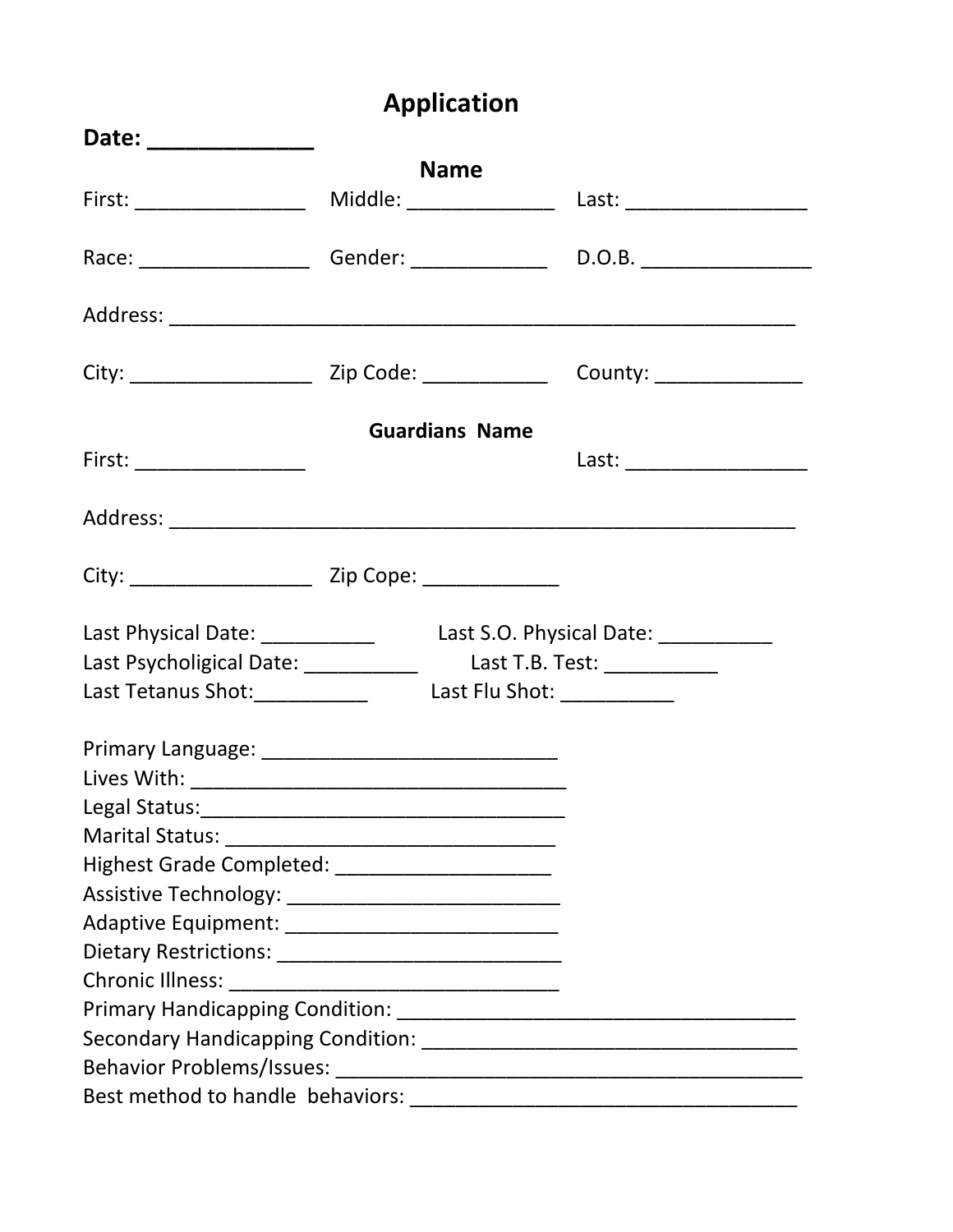|  |  |  | Contact/pick up information |
|--|--|--|-----------------------------|
|--|--|--|-----------------------------|

| Phone Number: _____________                                    |                                 |                                              |
|----------------------------------------------------------------|---------------------------------|----------------------------------------------|
| Name: _________________________<br>Phone Number: _____________ |                                 | Can give information : __________________    |
| Name: ________________________<br>Phone Number: _____________  |                                 | Can give information : _____________________ |
| Name: ________________________<br>Phone Number: _____________  |                                 |                                              |
|                                                                |                                 |                                              |
|                                                                |                                 |                                              |
|                                                                |                                 |                                              |
|                                                                |                                 |                                              |
|                                                                | <b>Prescription medications</b> |                                              |
| Name of medication                                             | Doseage/Time taken Route        |                                              |
|                                                                |                                 |                                              |
|                                                                |                                 |                                              |
|                                                                |                                 |                                              |
|                                                                |                                 |                                              |

**Over the counter medication ( circle the ones you can have)**

| Tums     |
|----------|
| Tylenol  |
| Iburofen |
| benedryl |

rubbing alcohol hydrocortizone peroxide calamine lotion antibiotic ointment bandaids cough drops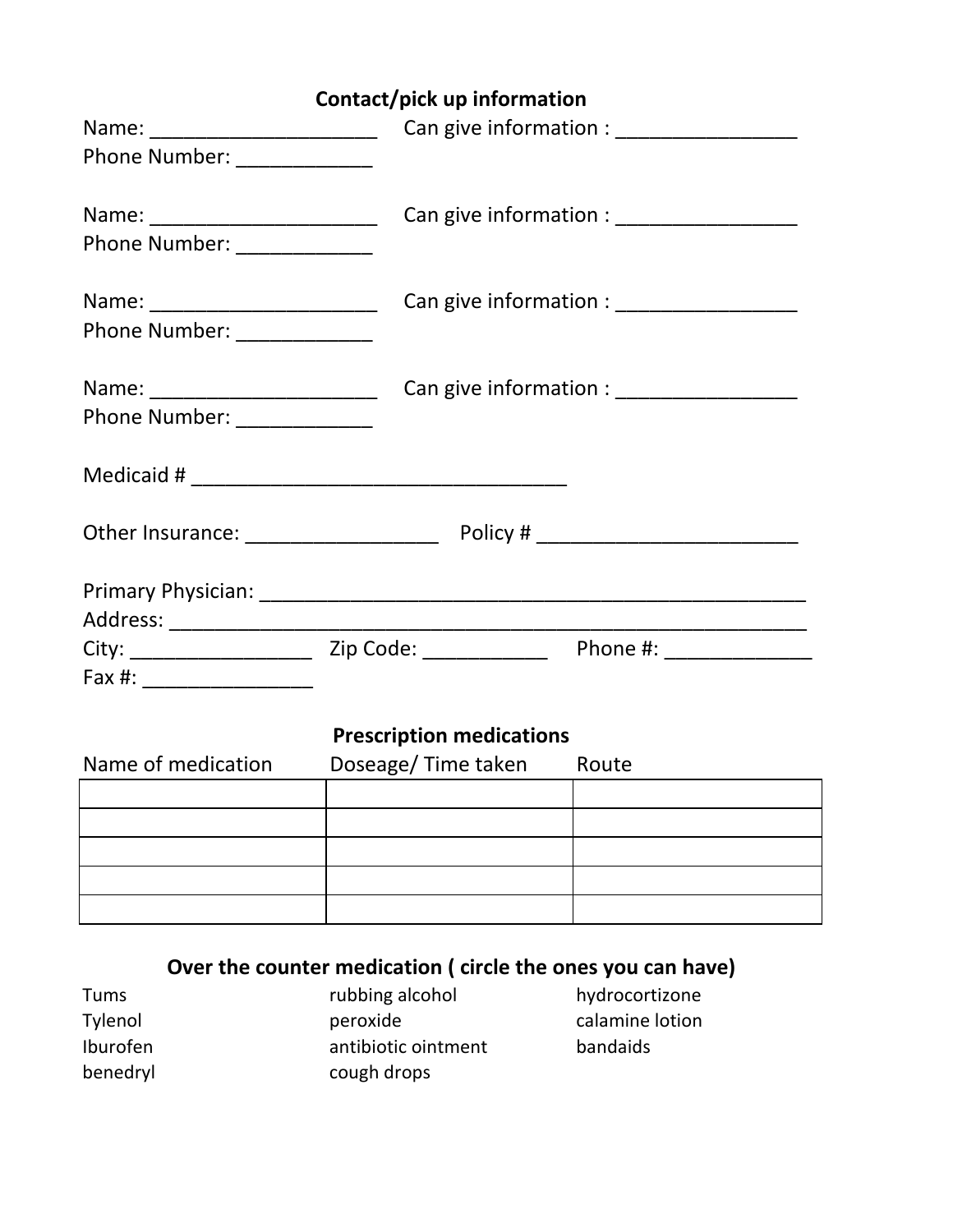## **Social History**

| <b>Birth Development</b>              |  |                                                                                  |                                                                                   |  |
|---------------------------------------|--|----------------------------------------------------------------------------------|-----------------------------------------------------------------------------------|--|
|                                       |  |                                                                                  |                                                                                   |  |
|                                       |  |                                                                                  |                                                                                   |  |
|                                       |  |                                                                                  |                                                                                   |  |
| Cry/Breath immediately? __________    |  |                                                                                  | need oxygen? ______________________                                               |  |
|                                       |  |                                                                                  |                                                                                   |  |
| Age Crawled? _______________________  |  | Age made sounds: ___________________                                             |                                                                                   |  |
| Age Bowel Trained? _______________    |  | Age Bladder Trained? ______________                                              |                                                                                   |  |
|                                       |  |                                                                                  |                                                                                   |  |
|                                       |  |                                                                                  |                                                                                   |  |
| Bath alone? _________________________ |  | Other information: ________________                                              |                                                                                   |  |
|                                       |  |                                                                                  |                                                                                   |  |
|                                       |  |                                                                                  |                                                                                   |  |
|                                       |  |                                                                                  |                                                                                   |  |
|                                       |  | Temper Tantrums? ___________________Get along with others? _____________________ |                                                                                   |  |
|                                       |  |                                                                                  | Afraid of anything?______________________Sleep disturbances? ___________________  |  |
|                                       |  | Does the client                                                                  |                                                                                   |  |
|                                       |  |                                                                                  | Cry easily? _________________Tire Easily? ________________Sudden outburst? ______ |  |
|                                       |  |                                                                                  | Strike at people? ________ Throw objects? _________ Mean to animals?              |  |
| Mean to people?                       |  |                                                                                  |                                                                                   |  |
|                                       |  |                                                                                  |                                                                                   |  |
|                                       |  | <b>Activities/Observations</b>                                                   |                                                                                   |  |
|                                       |  |                                                                                  |                                                                                   |  |
| Leisure activities?                   |  |                                                                                  |                                                                                   |  |
|                                       |  |                                                                                  |                                                                                   |  |
|                                       |  |                                                                                  |                                                                                   |  |
|                                       |  |                                                                                  |                                                                                   |  |
|                                       |  |                                                                                  |                                                                                   |  |
|                                       |  |                                                                                  |                                                                                   |  |
|                                       |  |                                                                                  |                                                                                   |  |
|                                       |  |                                                                                  |                                                                                   |  |
|                                       |  |                                                                                  |                                                                                   |  |
|                                       |  |                                                                                  |                                                                                   |  |